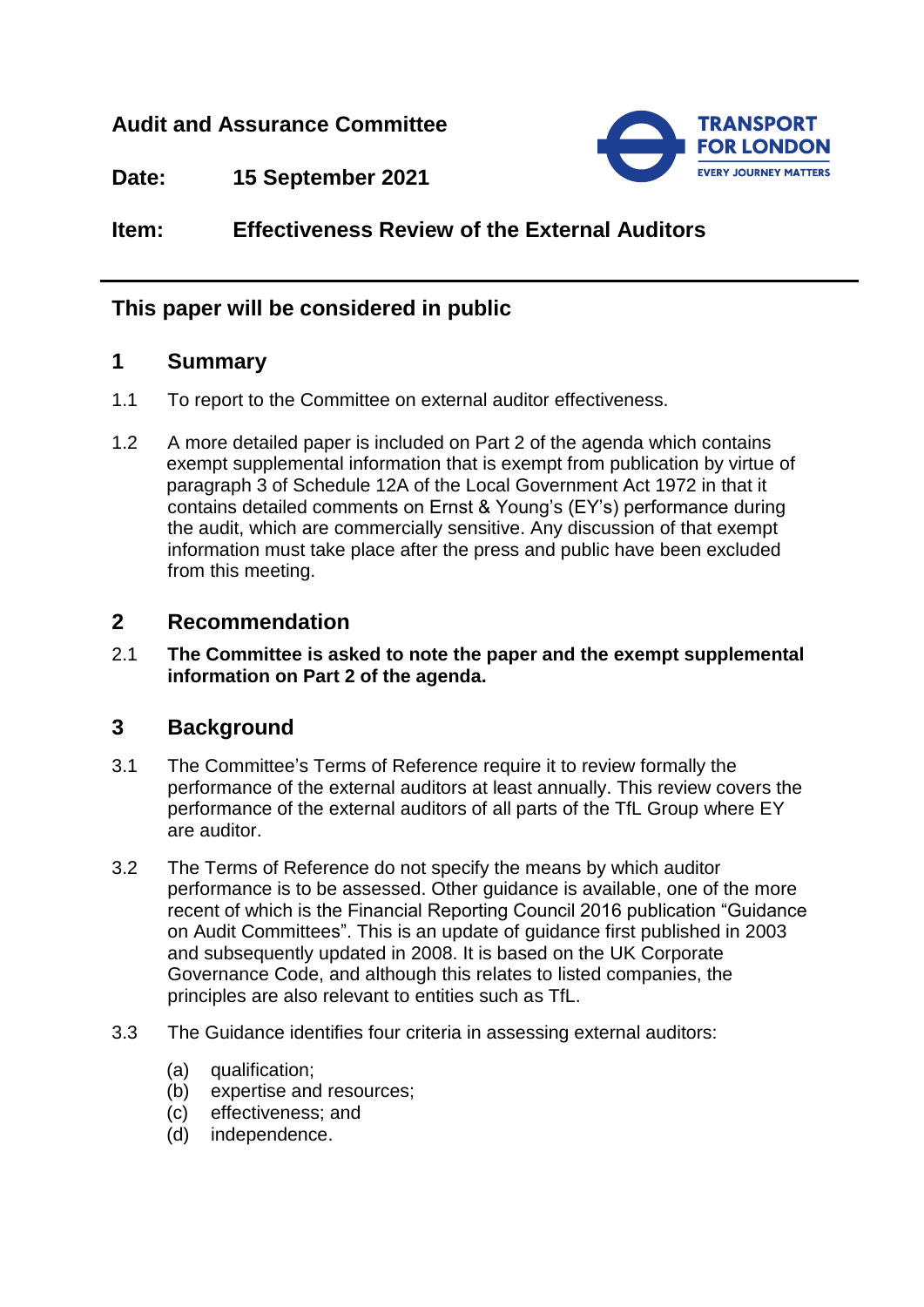- 3.4 EY are the auditors of all entities within the TfL Group (with the exception of London Transport Museum which was audited by Moore Kingston Smith LLP). Both EY and Moore Kingston Smith LLP are "registered auditors" and are required to comply with The Statutory Auditors and Third Country Auditors Regulations 2016 which cover such matters as independence and integrity, maintaining competence, compliance with technical standards and monitoring compliance with the Regulations. These requirements ensure that the criterion regarding qualification is addressed.
- 3.5 Independence of the external auditors is dealt with through separate reports to the Committee on fees for non-audit services and on independence and objectivity, both reported twice a year. The external auditors are appointed by Public Sector Audit Appointments Limited, the successor body to the Audit Commission, under a statutory process, and this provides additional safeguards in terms of independence.
- 3.6 This paper deals with assessing the remaining two criteria in the Guidance, namely the effectiveness, and also the expertise and resources, of EY as external auditors. The Museum is not material to the Group as a whole and the effectiveness of the Museum audit was discussed by its own Audit Committee.

### **4 Methodology for Assessing External Auditor Effectiveness and Expertise**

- 4.1 A questionnaire was devised and distributed to key finance staff and senior management to obtain their views on the conduct and effectiveness of the external audit, including the expertise and resources of the external auditors.
- 4.2 A separate questionnaire was also devised and distributed to Committee Members to assess the quality and effectiveness of EY's performance and reporting across the Group in respect of the audit of the year ended 31 March 2021.
- 4.3 Responses from key staff were sought under four main headings:
	- (a) audit planning and preparation;
	- (b) field work;
	- (c) closing meetings and sign-off; and
	- (d) general.
- 4.4 Responses from Committee Members were sought under the headings:
	- (a) assessing the auditor's judgements about materiality;
	- (b) risk assessment;
	- (c) nature and extent of audit work; and
	- (d) audit conclusions and auditor reporting.
- 4.5 The questionnaires provided respondents with an opportunity to comment on the specific questions and also respond on more general free-form topics.